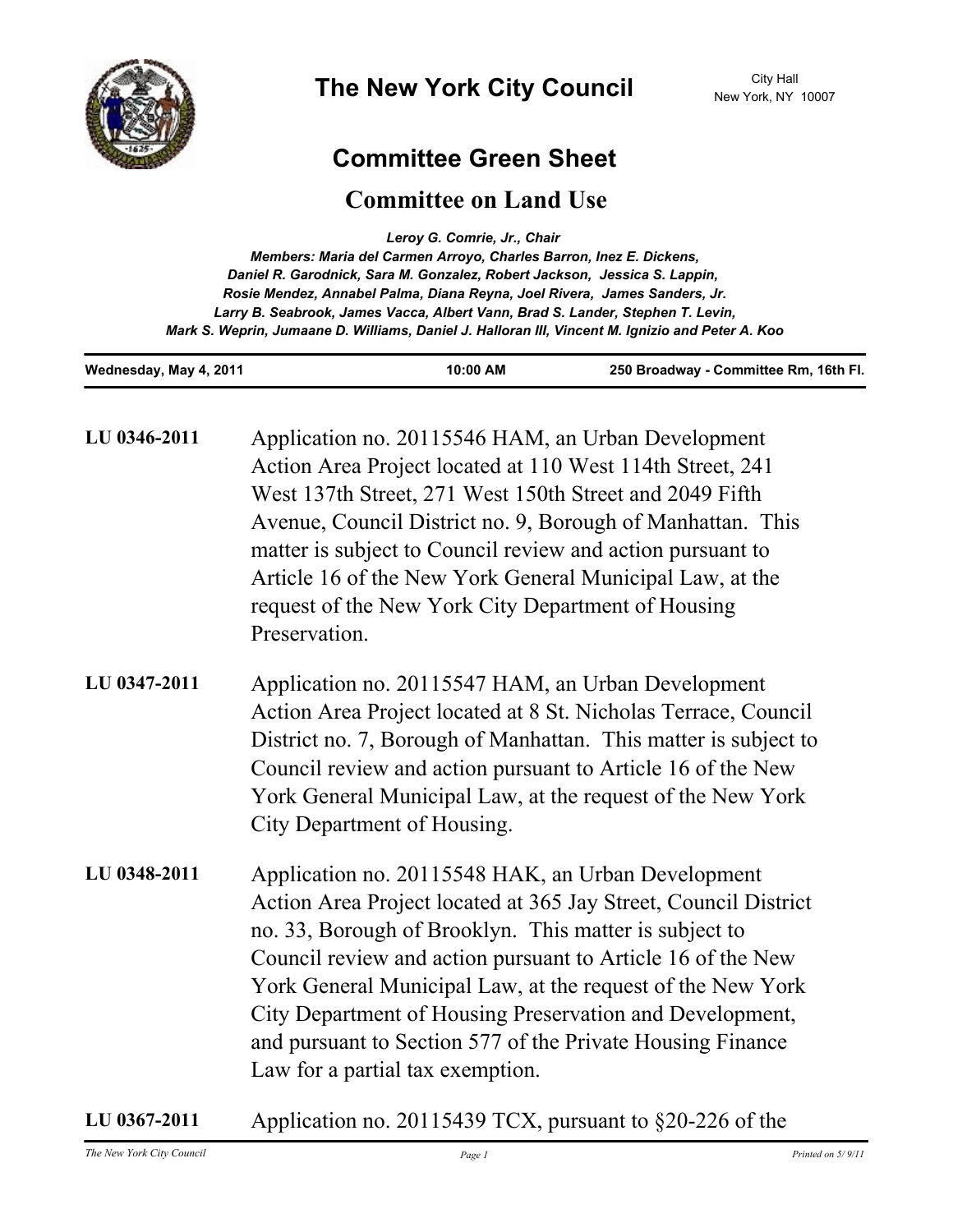Administrative Code of the City of New York, concerning the petition of Pizza To Go Bronx, Inc. d.b.a. Goodfellas, to establish, maintain and operate an unenclosed sidewalk café located at 3661 Waldo Avenue, Borough of the Bronx, Council District no.11. This application is subject to review and action by the Land Use Committee only if called-up by vote of the Council pursuant to Rule 11.20b of the Council and §20-226(g) of the New York City Administrative Code.

- Application no. C 100118 ZMR submitted by 647-649 Washington Avenue, LLC pursuant to Sections 197-c and 201 of the New York City Charter for an amendment of the Zoning Map, changing from an M1-1 District to an R3A District, Section No. 20c, Council District no. 49 . **LU 0372-2011**
- Application no. C 110145 ZMQ submitted by the Department of City Planning pursuant to Sections 197-c and 201 of the New York City Charter for an amendment of the Zoning Map, Section Nos. 14d, 18c, 19a and 19b, Borough of Queens, Council District no. 27. **LU 0373-2011**
- Application no. N 110146 ZRQ submitted by the Department of City Planning, pursuant to Section 201 of the New York City Charter for an amendment of the Zoning Resolution of the City of New York, relating to Article VI, Chapter 3 (Special Regulations Applying to FRESH Food Stores) and Article 1, Chapter 1, Borough of Queens, Community District 1, Council District no. 27, 31. **LU 0374-2011**
- Application no. N 110193 ZRM submitted by the Department of City Planning, pursuant to Section 201 of the New York City Charter for an amendment of the Zoning Resolution of the City of New York, concerning arcades within the Special Lower Manhattan District, Council District 1. **LU 0375-2011**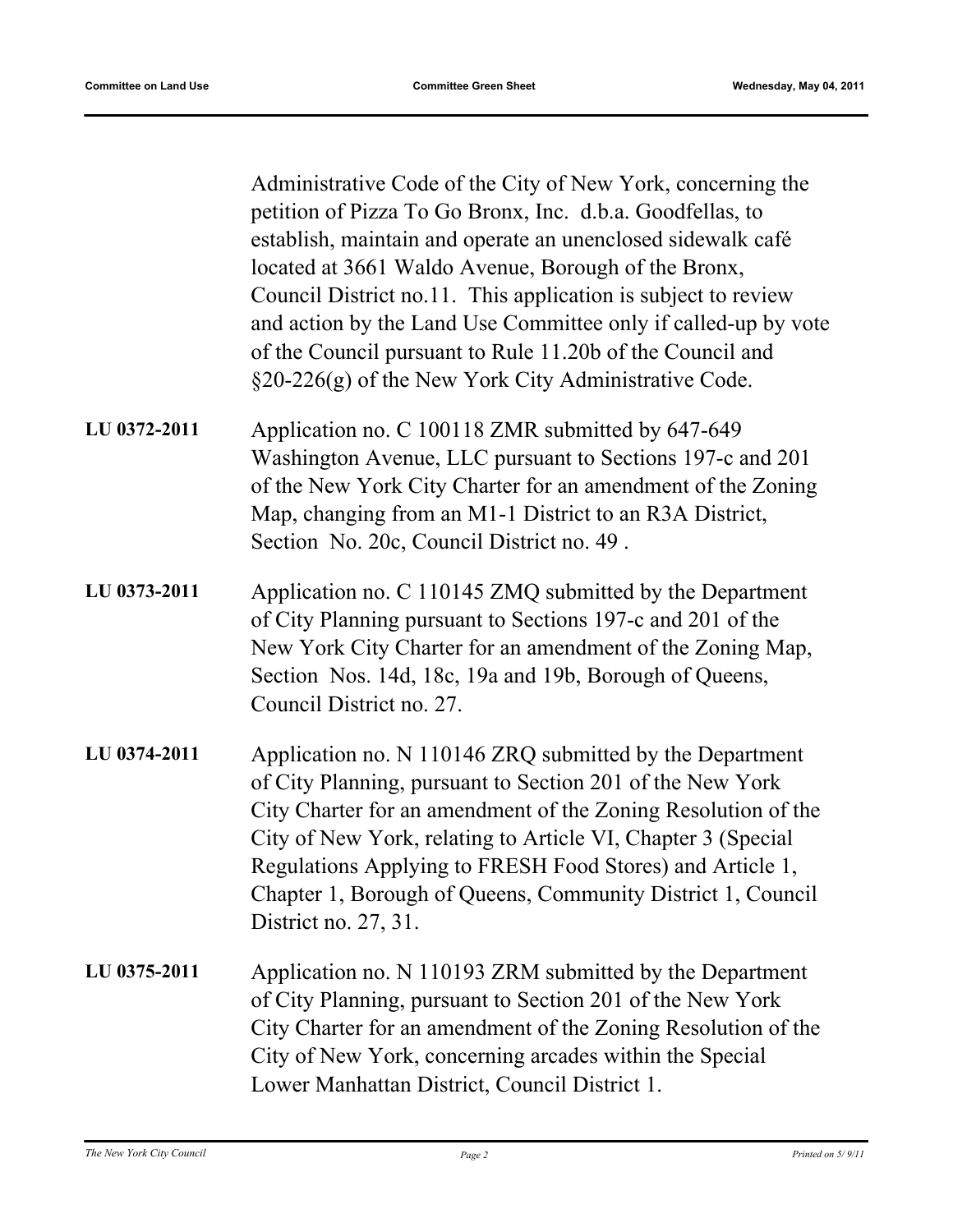| LU 0376-2011 | Application no. 20115464 HKR (N 110210 HKR), pursuant<br>to §3020 of the Charter of the City of New York, concerning<br>the designation by the Landmarks Preservation Commission of<br>the Rev. Issac and Rebecca Gray Coleman House (List No.438,<br>LP-2414), located at 1482 Woodrow Road, (Block 7020, Lot<br>123), Council District no. 51.                                                                                 |
|--------------|----------------------------------------------------------------------------------------------------------------------------------------------------------------------------------------------------------------------------------------------------------------------------------------------------------------------------------------------------------------------------------------------------------------------------------|
| LU 0377-2011 | Application no. 20115465 HKR (N 110211 HKR), pursuant<br>to §3020 of the Charter of the City of New York, concerning<br>the designation by the Landmarks Preservation Commission of<br>the Rossville AME Zion Church (List No.438, LP-2416),<br>located at 584 Bloomingdale Road, (Block 7267, Lot 101),<br>Council District no. 51.                                                                                             |
| LU 0378-2011 | Application no. 20115466 HKR (N 110212 HKR), pursuant<br>to §3020 of the Charter of the City of New York, concerning<br>the designation by the Landmarks Preservation Commission of<br>the 565 and 569 Bloomingdale Road (List No.438, LP-2415),<br>located at 565 Bloomingdale Road and 569 Bloomingdale<br>Road, (Block 7020, Lot 4), Council District no. 51.                                                                 |
| LU 0379-2011 | Application no. 20115467 HKQ (N 110213 HKQ), pursuant<br>to §3020 of the Charter of the City of New York, concerning<br>the designation by the Landmarks Preservation Commission of<br>the Addisleigh Park Historic District (List No.438, LP-2405),<br>Council District no. 27                                                                                                                                                  |
| LU 0380-2011 | Application no. 20115516 HKM (N 110232 HKM), pursuant<br>to §3020 of the Charter of the City of New York, concerning<br>the designation by the Landmarks Preservation Commission of<br>the Manufacturers Trust Company Building, First and Second<br>Floor Interiors (List No.439, LP-2467), located at 510 Fifth<br>Avenue a.k.a. 508-514 Fifth Avenue and 2 West 43rd Street,<br>(Block 1258, Lot 40), Council District no. 3. |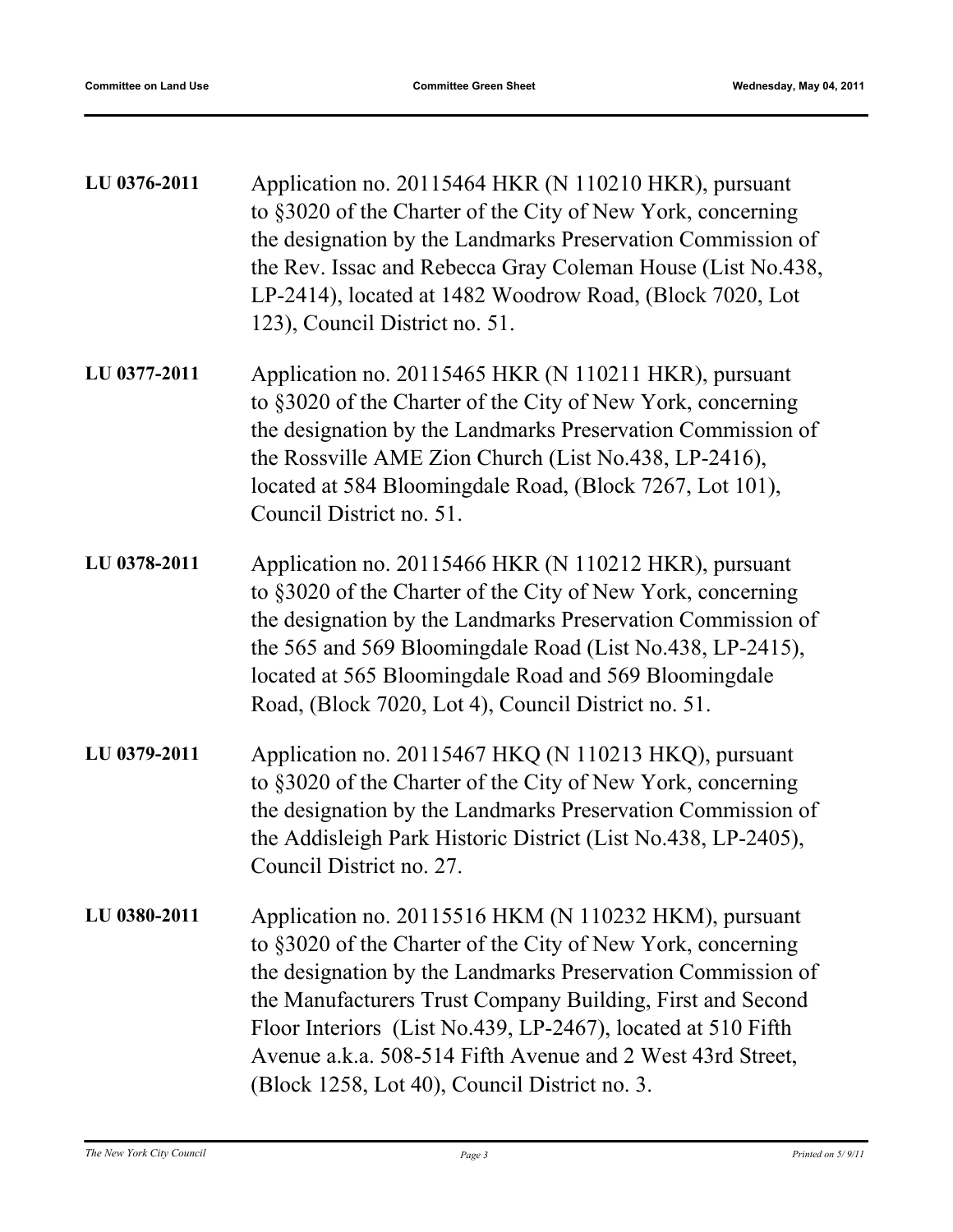| LU 0381-2011 | Application no. 20115619 HAK, an amendment to an Urban      |
|--------------|-------------------------------------------------------------|
|              | Development Action Area Plan, Designation and Project,      |
|              | located at 788-796 Lafayette Avenue and 123 Van Buren       |
|              | Street, Borough of Brooklyn, Council District no. 36. This  |
|              | matter is subject to Council Review and action pursuant to  |
|              | Article 16 of the General Municipal Law and Section 577 of  |
|              | the Private Housing Finance Law.                            |
| LU 0382-2011 | Application no. 20115007 TCM, pursuant to $\S20-226$ of the |
|              | Administrative Code of the City of New York, concerning the |
|              | petition of Covadonga Inc d.b.a. Empanada Mama, to          |

- petition of Covadonga Inc d.b.a. Empanada Mama, to establish, maintain and operate an unenclosed sidewalk café located at 763 Ninth Avenue, Borough of Manhattan , Council District no.3. This application is subject to review and action by the Land Use Committee only if called-up by vote of the Council pursuant to Rule 11.20b of the Council and §20-226(g) of the New York City Administrative Code.
- Application no. 20115650 HAX, In Rem Actions no. 50 and 51, application submitted by the Department of Finance and the Department of Housing Preservation and Development, pursuant to Section 11-412 of the Administrative Code and Article 16 of the General Municipal Law for the transfer and disposition of property and related tax exemptions for property located in Community Boards 2, 3, 4, 5, 6, 7, 9 and 12, Council Districts no. 12, 14, 15, 16, 17 and 18, Borough of the Bronx. **LU 0383-2011**
- Application no. 20115274 SCQ, a proposed site for a new, approximately 379 seat Primary School Facility, known as P.S. 313, to be located at 45-46 42nd Street, between Queens Boulevard and 47th Avenue (Block 169, Lot 6), Council District No. 26, Borough of Queens. This matter is subject to Council review and action pursuant Section 1732 of the New York State Public Authorities Law. **LU 0384-2011**